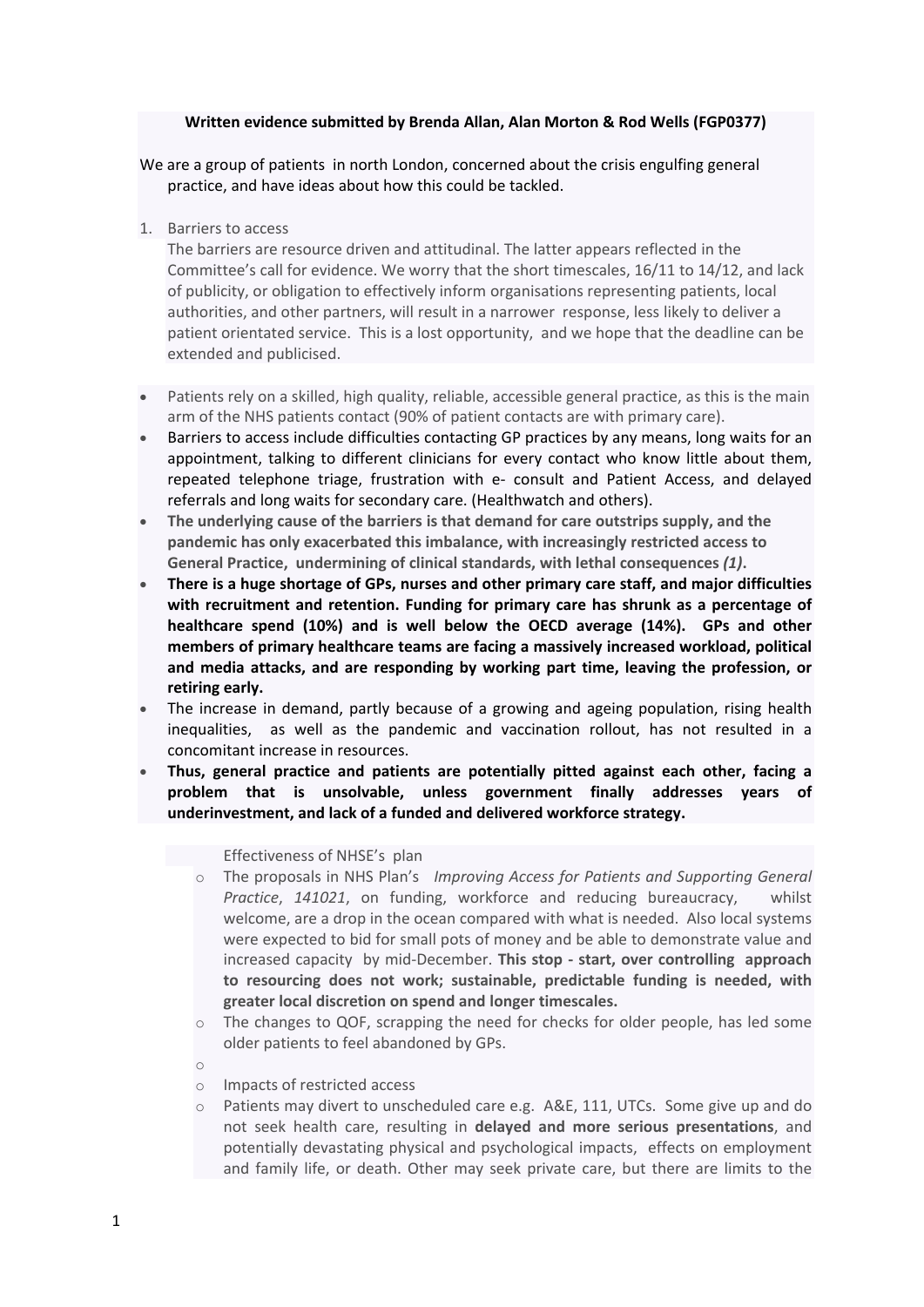numbers for whom this is possible, and private care is not useful for emergencies, chronic long-term conditions etc All result in service fragmentation and discontinuity of care.

- o Role of named GP in continuity of care
- o **Continuity of care with a known doctor facilitates timely diagnosis and reduces the need for unnecessary referrals to acute care and diagnostic tests, over-diagnosis and treatment, reduces the chance of missed symptoms, increases patient compliance with treatment, and reduces mortality**. *(2)* Fragmented care, with patients seeing different clinicians, accessing different services, and an over reliance on remote and digital contact, results in the opposite, so is counterproductive.
- $\circ$  Of course there are situations e.g. emergencies, when seeing an unfamiliar clinician is fine, and patients should be allowed to change their named GP.
- o **Continuity can also improve GP job satisfaction, which in the UK is lower than in international counterparts, and consultation lengths are much shorter in the UK than in other high-income countries.**
- 2. Challenges for the next 5 years

These are long term underfunding, serious workforce shortages, coping with the continuing pandemic and its legacy of unmet need, escalating workloads, lack of capacity in allied services, low morale, loss of influence, privatisation, and government policy. Somehow the government must be persuaded that **investment in the NHS and services impacting the social determinants of health, is infrastructure investment, essential for the economy as well as health, providing immediate increases in employment and therefore tax revenues.** It needs to publicly support General Practice rather than issuing threats, and rapidly contradicted instructions.

The crisis is now so bad with LMCs reporting in August that some practices might close because of staffing and workload pressures that **the only option now is for the NHS to buy its way out of trouble, with a massive and sustained investment in workforce, premises, and equipment; the most urgent is workforce, and that means funding. Tackling the backlog will be one of the major challenges for the next 5 years**

Funding: a year's worth of GP care per patient, costs less than two trips to A&E, so increasing GP's proportion of NHS spend makes economic sense. Of the extra £60b funds apparently allocated the NHS between 2019/20 and 2020/21, about £47b went to the Test and Trace and PPE provision, i.e. not to the NHS and general practice, which has misled patients into thinking general practice is better resourced, and should be able to see them.

Workforce: The Number of FTE GPs per 1000 population has decreased, with recruitment initiatives to encourage doctors into general practice and post graduate practice-based training places insufficient to meet replacement demand, let alone an increase. The commitment to 6000 more GPs and 26000 more other primary care staff is outstanding, and must be delivered within an annually reviewed workforce strategy.

Workload: under capacity and cuts to other services generates massive workload burdens for General Practice. Spending on most services impacting the social determinants of health – housing, education, employment, income, and the environment, has fallen substantially (*3). T*he grant to Local Authorities, for Public Health has fallen by 15% from 2013/4 to 2019/20, and the pressures on social care, also spill over into the General Practice workload.

Primary/secondary care interface: There is an over emphasis on symptoms and pathways, rather than the whole patient, with referred patients often returned to primary care with negative test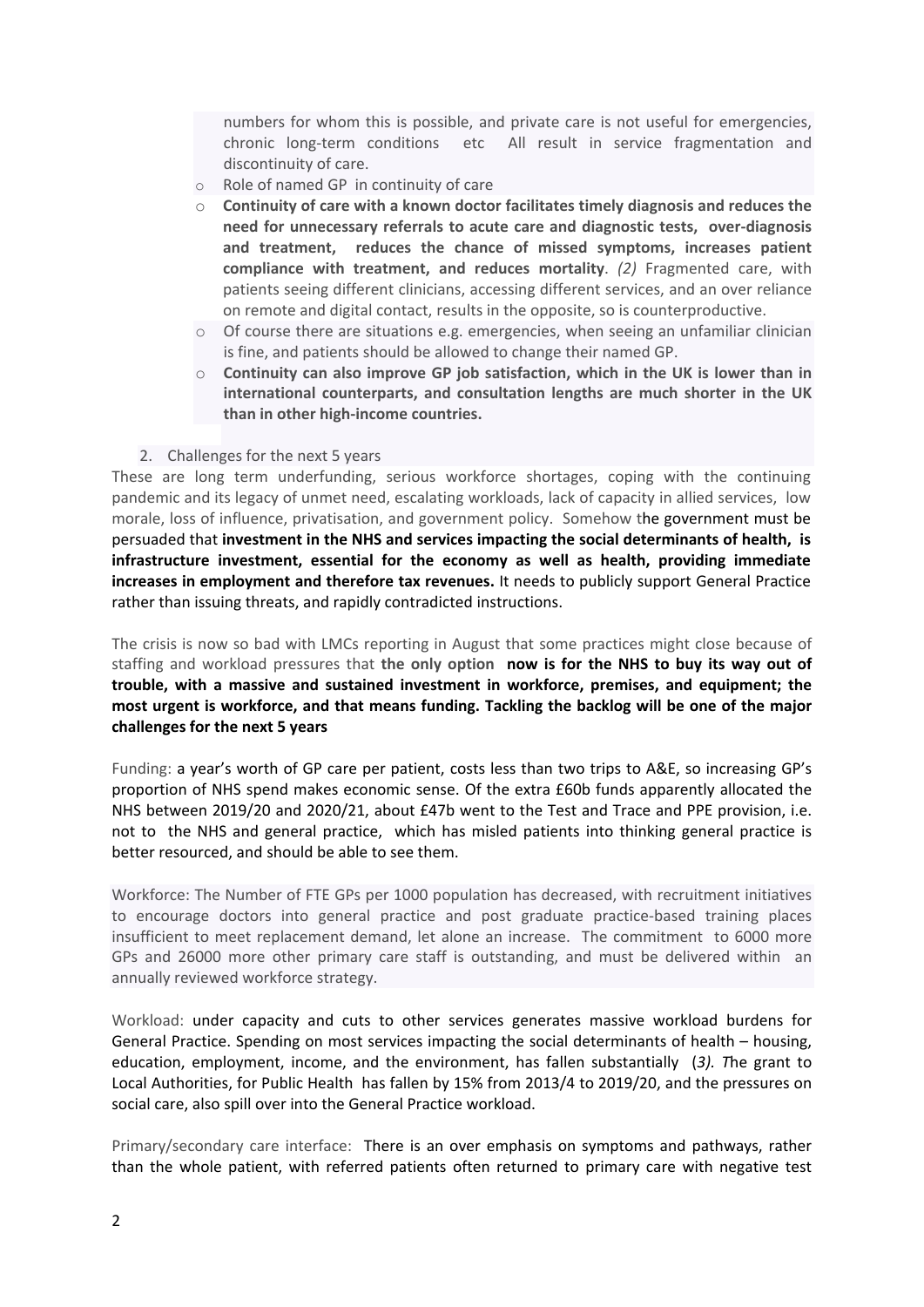results, but with the same problem, or returned with a host of new tasks for primary care, for which it is under -resourced to deliver. It is too early to assess whether the 2021/22 NHS Standard Contract stipulation, that secondary care providers must address certain processes that generate avoidable administrative burdens for GPs, will improve the situation.

The reduction in general and ICU hospital beds has led to pressure on discharges with the UK having far fewer beds per head of population in 2021 than comparable countries, and all year-round winter pressures, with no spare capacity. Transition from hospital to home results in nearly 20% adverse incidents for patients, including avoidable symptoms, additional A&E visits, hospital readmissions and death. *(4).* **Earlier discharge and recovery at home to GP care is enshrined in Discharge to Assess and included in the Health and Care Bill, with no allowance made for the parlous state of primary and social care**.

Privatisation: there is a danger with the growth of APMS contracts, of primary care becoming like social care, a failing market, with heavily leveraged private companies, seeking opportunities to make quick, low risk profits and using loss leader strategies, until profits are made, and they sell, or quit because they cannot generate sufficient profit, resulting in poor quality care, and provision instability. (See Q8).

Private providers on APMS contracts are also offered more money for provision than the NHS GMS/PMS practices for the same service.

Influence: in the new ICS structure proposed in the Health & Care Bill, GPs have only one seat on the ICS Board. They need to be given much greater representation on all the ICS committees to play a major role in shaping local healthcare.

3. Regional variation challenges

- There is variation in both provision and need. Need tends to be higher in disadvantaged areas and/or those with older populations. Provision tends to be more adequate in more affluent area and less geographically remote ones. **The funding formula needs to be changed to align more closely with need; to avoid areas losing out, the overall GP funding needs to be boosted which is long overdue. Levelling up and tackling health inequalities requires levelling up of General Practice.** *(5)*
- Some countries use more effective incentives/restrictions to ensure doctors set up in underdoctored areas.
- General practice needs to be made more attractive, better supported, celebrated, and rewarding for GPs and other staff, if general recruitment issues and particularly those in poorer and remote areas are to be tackled.
- Practices should ideally service small geographic areas within walking distance, and in rural areas where this is unrealistic, larger practices should devolve to micro teams; so within the wider team, patients would have a named doctor, but be managed by the micro team -e.g. Ty Doctor N Wales - a better option than closing practices where recruitment is difficult.

4. Role in prevention

- It should play a huge role, for if general practice fails, so does the whole NHS. Robust primary care delivers regular, preventive, and patient focused care, long term relationships, an easily accessible entry to the health system, and ensures that patients' worries, and potential health problems or chronic conditions are identified and managed early.
- Investment in primary is one of the four features highlighted as crucial in top performing health care systems; the UK now comes 9/11 for health care outcomes. *(6)* Also, evidence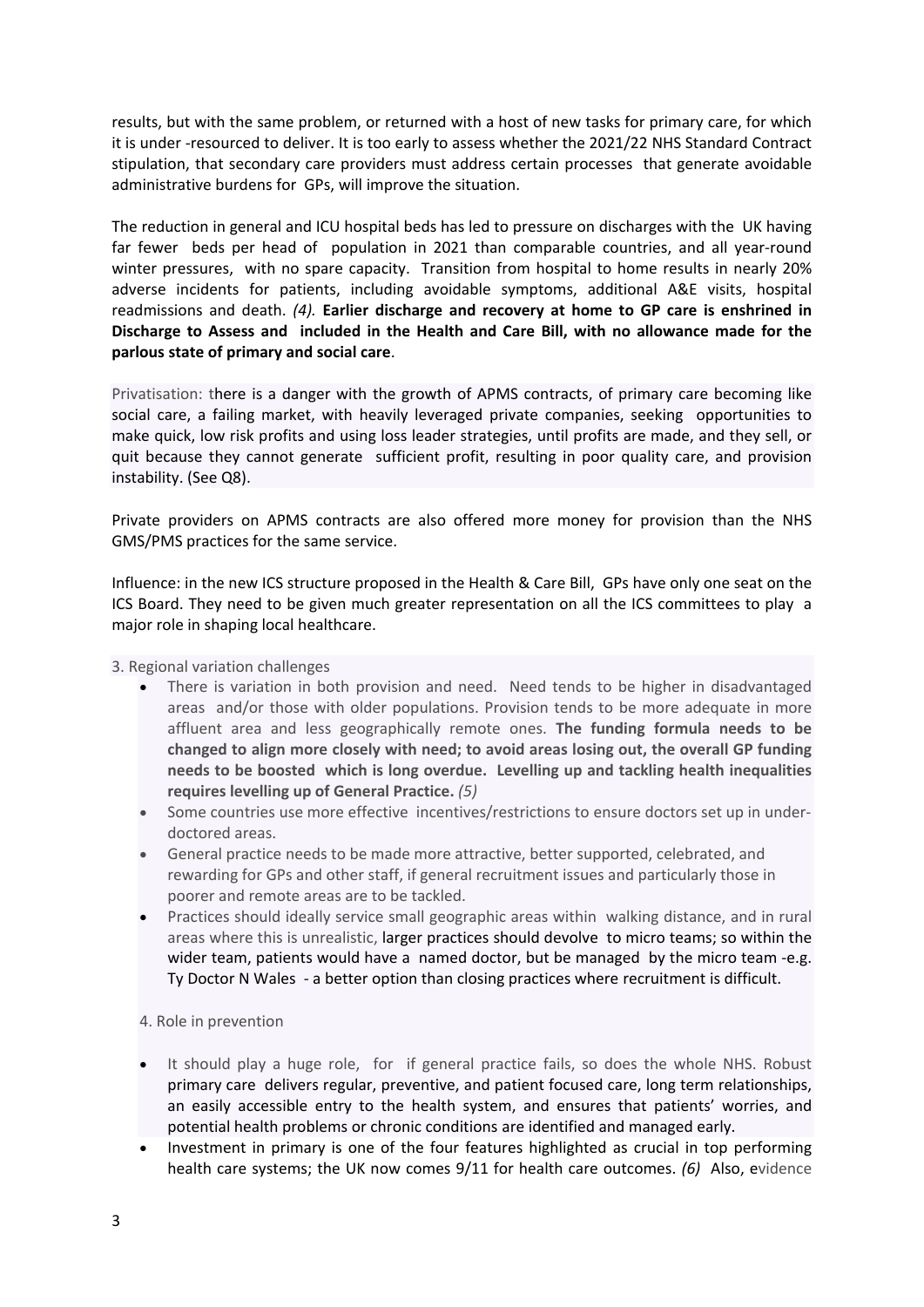suggests that **collaborative initiatives between primary care and public health deliver positives at an individual and population level, e.g. chronic disease management and disease control.**

- Practices could be clustered into health and wellbeing hubs, offering a wider range of preventive, advice, and community services, placing general practice firmly at the centre of the NHS in local communities e.g. Bromley by Bow. (7)
- Improved community care could be achieved by introducing a version of the Buurtzorg scheme, *a* successful Dutch primary care, nurse led service, providing high levels of holistic, coordinated care with patient /nurse continuity, to patients living at home; there are UK sites that have adapted and adopted the model. *(8)*
- $\bullet$
- 5. Bureaucracy and morale
- **Reducing workload is key to improving staff retention and morale. More needs to be done urgently, and on a sustainable basis, to speed waiting times for GP appointments, either telephone or face to face, and reduce waiting times for secondary referrals. This requires increased capacity and workforce in primary and secondary care.**
- Increased investment and support by PCNs and Federations is required to: expand the extended hours hubs scheme to ease waits for GP appointments; promote collaboration and support for joint projects between practices and between primary and secondary care; fast track new initiatives proposed by Federations or practices; facilitate mergers and partnering; enable PCNs, Federations or larger practices to provide 'back office' services to others, thereby delivering economies of scale, but preserving clinician/patient relationships.
- Workflow could be improved with better signposting by super-administrative and reception staff, patient management reminders to reduce DNAs and facilitate access, more effective social prescribing, harnessing technology to assist with administrative tasks, and appropriate use of telemedicine.
- Review of CQC and QoF arrangements to reduce the administrative burden for the average practice, ensuring a focus on performance, safety and quality, and a greater emphasis on within-profession assessment and mentoring for all staff; for solo professionals, the PCNs or Federations should arrange this across their area.
- Expanding the capacity of existing initiatives between primary and secondary care e.g. the patchy Consultant Connect, ambulatory care and 2 week wait schemes, is essential.
- A rapid workforce plan might include: improved returnee schemes; better terms for part timers; salary supplements for GPs in less popular areas and possibly London weighting; increases in practice based GP training places with some trainees subsequently more likely to join the practice; expanded Additional Roles Reimbursement Scheme; creation of clinical promotional grades for non-medical professions, fast tracking refugee and asylum seekers with medical or other health qualifications, although general practice can be challenging for newer arrivals, and assisting practices to deliver attractive staff remuneration and support packages, to permit the recruitment of e.g. experienced senior practice managers/super administrators and others.

## 6. The future

There needs to be a major review of primary care, to ensure it has a far more central role, with an **expanded remit, fully resourced and skilled up, to undertake a wider preventive role addressing health inequalities, some of the work now referred to secondary care**, e.g. outpatients (tests, initial consultations), and that of some of the services established to relieve pressures on A&E and provide instant access to a GP service. These resources should be (re)invested in primary care to provide a one-stop shop model, to deliver local, timely, joined up healthcare, greater job satisfaction and opportunities to specialise and collaborate for primary care staff, and a better use of resources.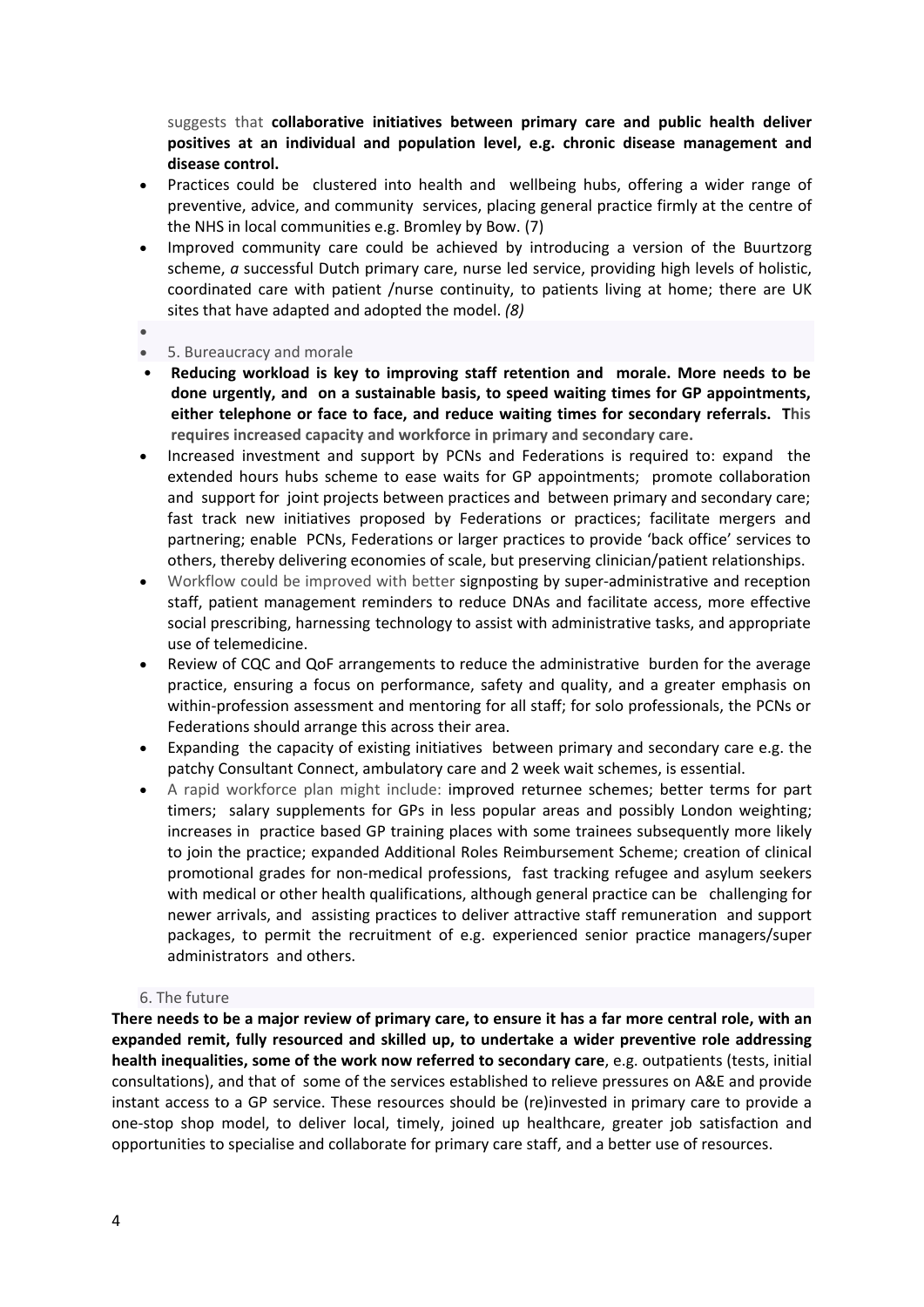The boundary between primary and secondary care should be blurred with more services e,g. dermatology and muscular skeletal, diagnostic test centres and specialist clinics and treatment, currently undertaken in hospital, transferred to primary care. More specialists would be co- located in GP clusters, with GP generalist clinics in hospital. This would reduce weighting times and inefficiencies.

**With the proposals on the preventive agenda (see Q4), this would be a game changer for general practice, popular with patients and primary care staff, freeing secondary care for more complex cases, genuinely beyond the scope of a well-resourced primary care service, and securing better health outcomes.**

## 7. Partnership model

- Partnership is at its lowest level and salaried GPs at its highest. Partnership because of the responsibilities, administration, and workload can be increasingly unattractive. However a hybrid model for the medium term would probably be less disruptive to General Practice, as the move to salaried posts increases.
- More important than the model is probably the support and appropriate regulation for practices so that they are less burdened and in firefighting mode. (See Q5)
- **Increasing the quantity and quality of support to NHS practices i.e. those on GMS or PMS contracts, by PCNs and Federations, is crucial to ensure that practices do not avoidably close, as can happen to smaller practices, those facing recruitment difficulties and partner retirements, unmet training needs, or unsuitable premises.**

#### 8. Contracting and payment systems

We consider that General Practice is more cost effective when the **NHS is the default provider with GP run practices on GMS or PMS contracts, or salaried options.** The introduction of APMS contracts opened the door for the Centene type takeovers, and one of these practices, previously rated good, has already been judged unsafe by the CQC. One of the difficulties for GP partnerships or even GP Federations when bidding for contracts, is that large private corporations produce deceptively polished tenders, and threaten, or actually sue, if they fail to win contracts. (See Q2) Research suggests that **patient satisfaction levels are lower for very large and private company practices, as compared with smaller 'NHS' practices, so the type of primary care contract matters to patients.** *(9)*

- The awarding of 20-year APMS contracts to Digital First providers in under-doctored areas if they promise to bring new doctors into the area and offer some face-to-face contacts, is destabilising to primary health provision. The companies often fail to deliver. poach already scarce GPs from other practices and cherry picking younger, fitter patients, leaving the sicker ones to the NHS practices, thereby exacerbating the original problem.
- The move to supersize practices, relying heavily on e-consult and other remote services can also be problematic and Healthwatch findings indicate an association between e-consult and increased A&E attendance. While *e-consult* and other remote contacts is convenient for some patients and some routine appointments, it is not easy or appropriate for others, and not just the elderly and non-tech savvy.
- When mega practices sell to a large private company, as with AT Medics and Centene, (judicial review pending), the **NHS should be empowered to recoup some of the purchase value, given its significant investment in such practices, and a judgment made as to whether such sales are in the interests of patients and the NHS.**
- **An alternative is for Federations, PCNs, NHS /Foundation Trusts and other practices to be awarded contracts if practices close/fail and the Health & Care Bill and Provider Selection Regime provisions, permit ICSs to roll over or directly award contracts, rather than tendering them.**